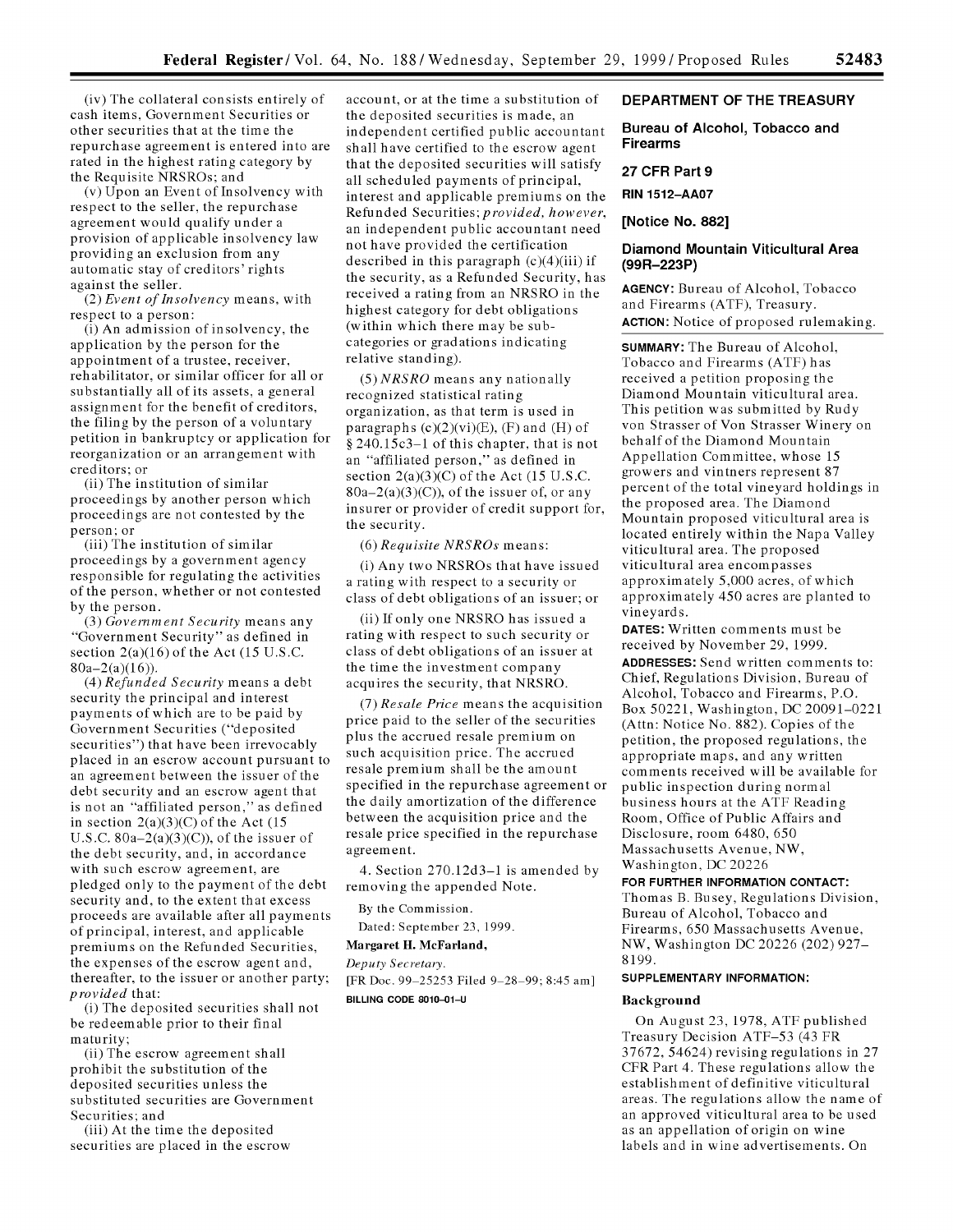October 2, 1979, ATF published Treasury Decision ATF-60 (44 FR 56692) which added a new Part 9 to 27 CFR, for the listing of approved American viticultural areas, the names of which may be used as appellations of origin.

Section 4.25a(e)(1), title 27, CFR, defines an American viticultural area as a delimited grape-growing region distinguishable by geographic features, the boundaries of which have been delineated in Subpart C of Part 9.

Section  $4.25a(e)(2)$  outlines the procedure for proposing an American viticultural area. Any interested person may petition ATF to establish a grapegrowing region as a viticultural area. The petition should include:

(a) Evidence that the name of the proposed viticultural area is locally and/or nationally known as referring to the area specified in the petition;

(b) Historical or current evidence that the boundaries of the viticultural area are as specified in the petition;

(c) Evidence relating to the geographical characteristics (climate, soil, elevation, physical features, etc.) which distinguish the viticultural features of the proposed area from surrounding areas;

(d) A description of the specific boundaries of the viticultural area, based on features which can be found on United States Geological Survey (U.S.G.S.) maps of the largest applicable scale; and

(e) A copy (or copies) of the appropriate U.S.G.S. map(s) with the boundaries prominently marked.

# Petition

The Bureau of Alcohol, Tobacco and Firearms (ATF) has received a petition proposing a new viticultural area to be called Diamond Mountain. The proposed viticultural area is located entirely in Napa County, California. The proposed area encompasses approximately 5,000 acres, of which approximately 450 acres are planted to vineyards.

# Evidence That the Name of the Area is Locally or Nationally Known

According to the petitioner, Diamond Mountain has been home to vineyards and wineries since the 1860's. The petitioner presented evidence that a Mr. Joseph Schram planted his first vines as early as **1863** and had a hundred acres of vineyards **by** 1892.

According to the petitioner, the evolution of Diamond Mountain into a Napa Valley regional name began in the early decades of the 20th century, with Diamond Mountain School and Diamond Mountain Road being the first features in the region to bear the name. The naming of the school took place in 1909, with the major access road in the region designated as Diamond Mountain Road shortly thereafter.

The petitioner has also presented substantial evidence that the Diamond Mountain region began to gain national renown in the early 1970's, as expanding consumer interest in California wines resulted in new vineyards, new wineries and a greater awareness of regional wine character. As evidence for this national name the petitioner includes an excerpt from the second edition of *The Wines of America* by Leon Adams that states, "Diamond Mountain, like Mt. Veeder and Spring Mountain also on the west side of Napa Valley, is regarded as a viticultural district separate from the rest of Napa Valley."

### Historical or Current Evidence That the Boundaries of the Viticultural Area Are as Specified in the Petition

According to the petitioner, precise boundaries for the region being proposed have never been delineated. The petitioner does, however, state that Diamond Mountain's viticultural history and identity are associated almost exclusively with the Napa Valley, in Napa County. For this reason, the boundaries of the proposed viticultural area are entirely within Napa County. According to the petitioner, the petition takes a conservative approach to establishing boundaries for Diamond Mountain. The petitioner states that special care has been taken to assure that the boundaries encompass only those lands that meet both the historic and geographic criteria for inclusion in the proposed viticultural area. Also, the boundaries have been drawn to respect neighboring regions with separate names, histories, geographic features and political boundaries.

The petitioner cites the Fourth Edition of "The Connoisseurs' Handbook of the Wines of California and the Pacific Northwest" for a description of the proposed area "... a portion of the Napa Valley's western hills between St. Helena and Calistoga". This citation is accompanied **by** a map which shows the rough limits of the region: Spring Mountain to the south, the 400 foot elevation that generally parallels Highway 29 to the east, Petrified Forest Road to the north and the Napa-Sonoma County line to the west.

The petitioner claims that the 400 foot contour line for the northeastern boundary accurately reflects the lowest elevation of vineyards historically associated with Diamond Mountain.

The petitioner also claims that the southwestern boundary acknowledges the historic association of the proposed Diamond Mountain viticultural area with Napa County and Napa Valley, and also recognizes the differences in history and geography that distinguish Diamond Mountain from adjacent slopes of the Mayacama Mountains in Sonoma County.

# Evidence Relating to the Geographical Features (Climate, Soil, Elevation, Physical Features, Etc.) Which Distinguish Viticultural Features of the Proposed Area From Surrounding Areas

According to the petitioner, the geographical features in the proposed Diamond Mountain viticultural area clearly distinguish it from surrounding areas. The Diamond Mountain region is situated in the Napa Valley on the eastern slope of the Mayacamas Mountains. The region consists entirely of residual upland soils derived from volcanic parent material. According to the petitioner, these soils are very different from the alluvial soils on the floor of the Napa Valley to the east and northeast and are also significantly different from the sedimentary upland soils prevalent in the Spring Mountain viticultural area to the south. The petitioner also emphasizes that these soils are significantly different from the shallow, dry soils in Sonoma County to the west and southwest.

According to the petitioner, the proposed viticultural area's topography and aspect contribute to a special microclimate. Hillside topography and valley temperature inversions combine to give the region an unusually moderate temperate regime during a growing season, with lower maximum temperatures and higher minimum temperatures than nearby locations on the floor of the Napa Valley. The petitioner states that the microclimate of the Diamond Mountain region is clearly distinctive when compared to the surrounding areas. The region's microclimate is slightly warmer than that of the Spring Mountain District to the south, but somewhat similar due to comparable upland locations, northeastern (eastern, in Spring Mountain's case) aspects, and cooling influence of marine breezes from the Pacific Ocean. The microclimate is significantly cooler than the floor of the Napa Valley to its northeast and north, due to various tempering influences primarily associated with its upland location. So too is it cooler than adjacent land to the west in Sonoma County, due to its predominantly northeastern aspect which provides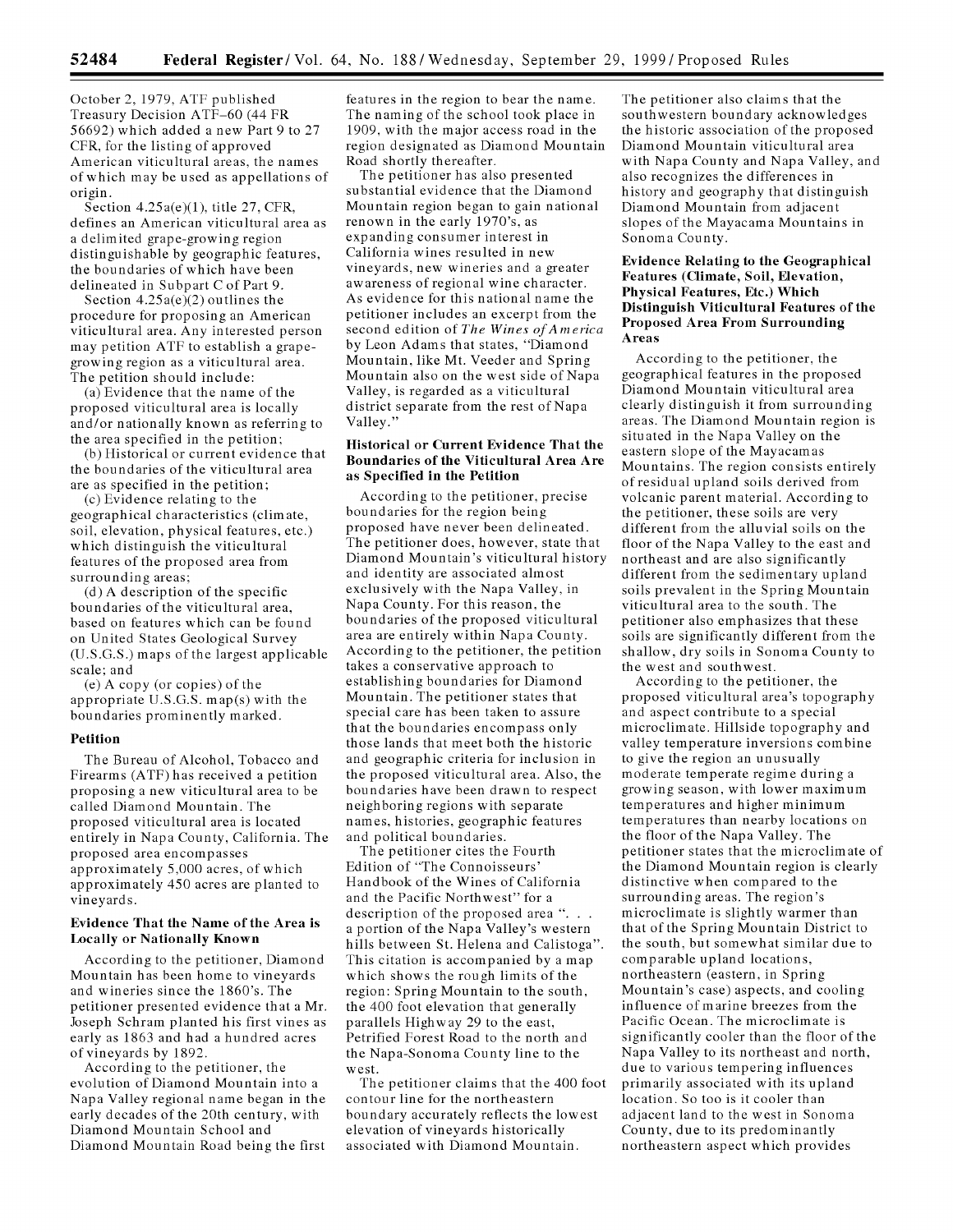oblique sun and shade in the afternoon, while the western aspect of the Mayacamas Mountains adjacent to the region in Sonoma County is clearly hotter and drier.

#### Proposed Boundaries

The proposed viticultural area is located in Napa County, California. The approved USGS maps for determining the boundary of the proposed Diamond Mountain viticultural area are, "Mark West Springs, Calif.", 7.5 minute series, edition of 1993, and the "Calistoga, Calif.", 7.5 minute series, edition of 1993.

The northeastern boundary follows the 400 foot contour line from Ritchey Creek northwest to the Petrified Forest Road and the northern boundary follows the Petrified Forest Road west from the 400 foot contour line to the Napa-Sonoma county line. The southwestern boundary follows the official boundary line between Napa and Sonoma counties southeast from Petrified Forest Road to the east-west boundary between Sections 18 and 19 in Township 8 North, Range 6 West, Mount Diablo Range and Meridian. The southern boundary follows the boundary between Sections 18 and 19, Sections 17 and 20 and Ritchey Creek east from the Napa-Sonoma county line to the 400 foot elevation line. It also corresponds with the Northern Boundary of the Spring Mountain District viticultural area.

### **Public Participation-Written Comments**

**ATF** requests comments from all interested persons. Comments received on or before the closing date will be carefully considered. Comments received after that date will be given the same consideration if it is practical to do so. However, assurance of consideration can only be given to comments received on or before the closing date.

ATF will not recognize any submitted material as confidential and comments may be disclosed to the public. Any material which the commenter considers to be confidential or inappropriate for disclosure to the public should not be included in the comments. The name of the person submitting a comment is not exempt from disclosure.

Comments may be submitted by facsimile transmission to (202) 927- 8602, provided the comments: (1) Are legible; (2) are **81/2"** *x 11"* in size, (3) contain a written signature, and (4) are three pages or less in length. This limitation is necessary to assure reasonable access to the equipment. Comments sent by FAX in excess of

three pages will not be accepted. Receipt of FAX transmittals will not be acknowledged. Facsimile transmitted comments will be treated as originals.

Any person who desires an opportunity to comment orally at a public hearing on the proposed regulation should submit his or her request, in writing, to the Director within the 60-day comment period. The Director, however, reserves the right to determine, in light of all circumstances, whether a public hearing will be held.

## **Paperwork Reduction Act**

The provisions of the Paperwork Reduction Act of 1995, 44 U.S.C. Chapter **35,** and its implementing regulations, 5 CFR Part 1320, do not apply to this notice because no requirement to collect information is proposed.

### **Regulatory Flexibility Act**

It is hereby certified that this proposed regulation will not have a significant impact on a substantial number of small entities. The establishment of a viticultural area is neither an endorsement nor approval by ATF of the quality of wine produced in the area, but rather an identification of an area that is distinct from surrounding areas. ATF believes that the establishment of viticultural areas merely allows wineries to more accurately describe the origin of their wines to consumers, and helps consumers identify the wines they purchase. Thus, any benefit derived from the use of a viticultural area name is the result of the proprietor's own efforts and consumer acceptance of wines from that area.

No new requirements are proposed. Accordingly, a regulatory flexibility analysis is not required.

# **Executive Order 12866**

It has been determined that this proposed regulation is not a significant regulatory action as defined **by** Executive Order 12866. Accordingly, this proposal is not subject to the analysis required **by** this Executive Order.

*Drafting Information.* The principal author of this document is Thomas B. Busey, Regulations Division, Bureau of Alcohol, Tobacco, and Firearms.

#### **List of Subjects in 27 CFR Part 9**

Administrative practices and procedures, Consumer protection, Viticultural areas, and Wine.

# **Authority and Issuance**

Title 27, Code of Federal Regulations, part 9, American Viticultural Areas, is proposed to be amended as follows:

## **PART 9-AMERICAN VITICULTURAL AREAS**

**Paragraph 1.** The authority citation for part 9 continues to read as follows:

#### Authority: 27 U.S.C. 205.

Par. 2. Subpart C is amended by adding Section 9.166 to read as follows

### **Subpart C-Approved American Viticultural Areas**

### **§9.166 Diamond Mountain.**

*(a) Name.* The name of the viticultural area described in this section is "Diamond Mountain."

*(b)Approved map.* The appropriate maps for determining the boundary of the Diamond Mountain viticultural area are two 1:24,000 Scale U.S.G.S. topography maps. They are titled:

(1) Mark West Springs, CA 1993

(2) Calistoga, CA 1993

(c) *Boundary.* The proposed viticultural area is located in Napa County, California. The beginning point is where the boundary between Napa and Sonoma counties intersects Petrified Forest Road in Section 3 of Township 8 North, Range 7 West, Mount Diablo Base and Meridian on the Mark West Springs map;

(1) Then north and east along Petrified Forest Road approximately 1.9 miles to the point where it intersects the 400 foot contour just east of Section 35 of Township 9 North, Range 7 West, Mount Diablo Base and Meridian, in the Mallacomes land grant;

(2) Then generally east southeast along the 400 foot contour approximately 6.5 miles to the point where it intersects Ritchey Creek in Section 3 of Township 8 North, Range 6 West, Mount Diablo Base and Meridian;

(3) Then west southwest along Ritchey Creek approximately 2.2 miles to the point where it intersects the boundary between Sections 17 and 20 of Township 8 North, Range 6 West, Mount Diablo Base and Meridian;

(4) Then due west in a straight line along the section boundary approximately 0.8 miles to the point where it intersects the boundary between Napa and Sonoma Counties between Sections 18 and 19 of Township 8 North, Range 6 West, Mount Diablo Base and Meridian;

(5) Then generally northwest along the boundary between Napa and